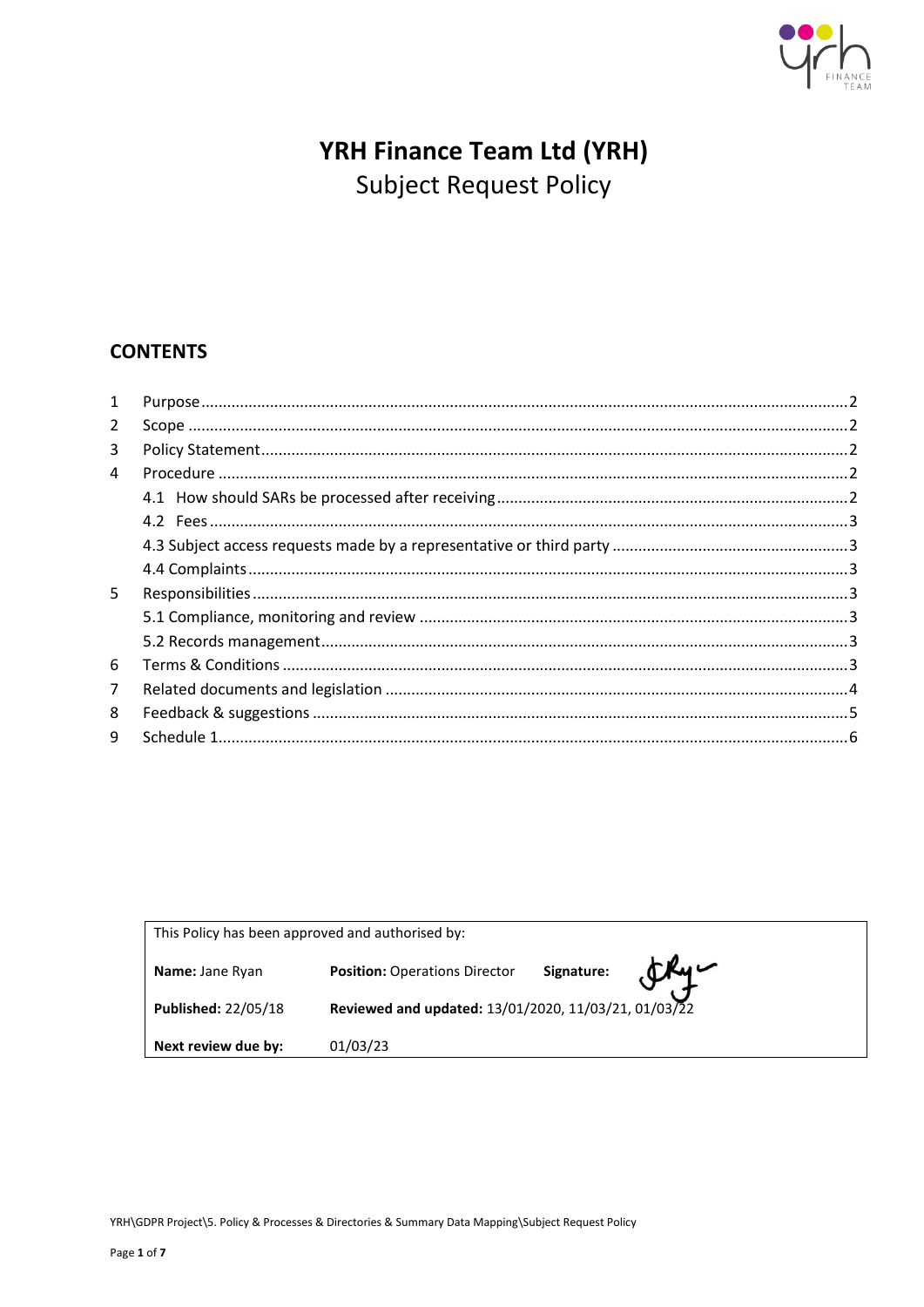

# <span id="page-1-0"></span>**1 Purpose**

This policy and procedure establishes an effective, accountable and transparent framework for ensuring compliance with the requirements for YRH Finance Team Ltd (YRH) by the General Data Protection Regulation, hereinafter referred to as GDPR.

# <span id="page-1-1"></span>**2 Scope**

This policy and procedure applies across all entities or subsidiaries owned, controlled, or operated by YRH and to all principals, consultants, agents, contractors, and/or employees, including part-time, temporary, or contract employees that handle personal data.

# <span id="page-1-2"></span>**3 Policy Statement**

- The GDPR details rights of access to both manual data (which is recorded in a relevant filing system) and electronic data for the data subject. This is known as a Subject Access Request (SAR).
- Under the GDPR, organisations are required to respond to SARs within one month. Failure to do so is a breach of the GDPR and could lead to a complaint being made to the Data Protection Regulator.
- This policy informs staff of the process for supplying individuals with the right of access to personal data and the right of access to staff information under the GDPR, as all staff need to be aware of their responsibilities to provide information when a SAR is received.

# <span id="page-1-4"></span><span id="page-1-3"></span>**4 Procedure**

# **4.1 How should SARs be processed after receiving**

When a SAR is received from a data subject it should immediately be reported to the Data Protection Team who will log and track each request. If you are asked to provide information, you will need to consider the following before deciding how to respond:

4.1.1. Under GDPR Articles 7(3), 12, 13, 15-22 data subjects have the following rights:

- to be informed;
- to access their own data;
- to rectification;
- to erasure (Right to be Forgotten);
- to restriction of processing;
- to be notified;
- to data portability;
- to object;
- to object to automated decision making.
- 4.1.2. Requests must be made in writing (template form is shown at Schedule 1, but it is not mandatory to use as long as all the relevant data is supplied by the person requesting access). All SARs received by email, mail, fax, social media, etc. must be processed.
- 4.1.3. The type of access you must provide and the fee you are allowed to charge may vary depending on how the records are held. It does not have to state 'subject access request' or 'data protection' to constitute a request under the GDPR.
- 4.1.4. If a request has already been complied with and an identical or similar request is received from the same individual a fee can be charged for the second request unless a reasonable interval has elapsed.
- 4.1.5. The statutory response time is one month.
- 4.1.6. Requests should include the full name, date of birth and address of the person seeking access to their information. To comply with the GDPR, information relating to the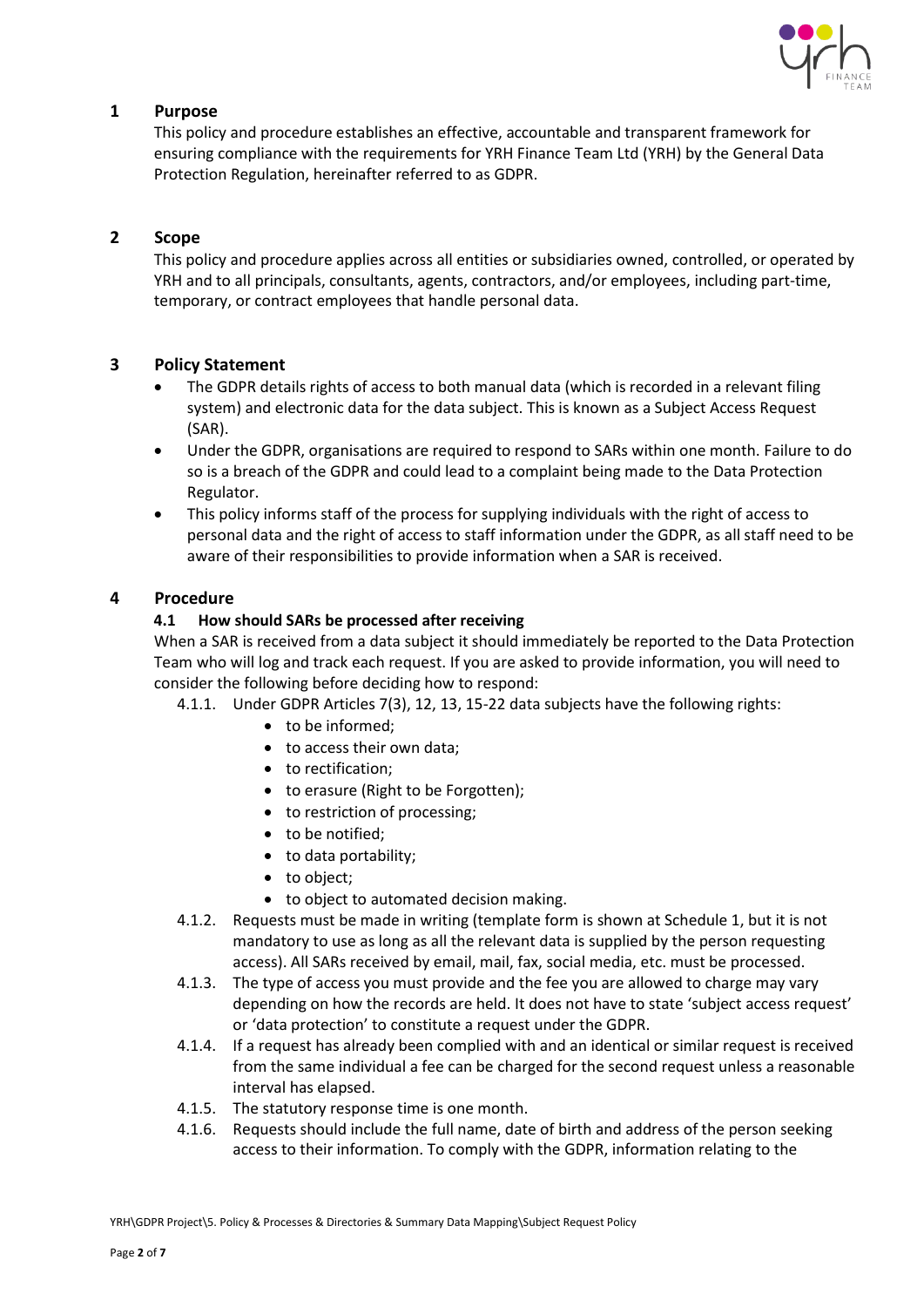

individual must only be disclosed to them or someone with their written consent to receive it.

- 4.1.7. Before processing a request, the requestor's identity must be verified. Examples of suitable documentation include:
	- Valid Passport
	- Valid Identity Card
	- Valid Driving Licence
	- Birth Certificate along with some other proof of address e.g. a named utility bill (no longer than 3 months old)

#### <span id="page-2-0"></span>**4.2 Fees**

No fee can be charged for providing information in response to a SAR, unless the request is 'manifestly unfounded or excessive', in particular because it is repetitive.

If YRH receives a request that is manifestly unfounded or excessive, it will charge a reasonable fee taking into account the administrative costs of responding to the request. Alternatively, YRH will be able to refuse to act on the request.

#### <span id="page-2-1"></span>**4.3 Subject Access Requests made by a representative or third party**

Anyone with full mental capacity can authorise a representative/third party to help them make a SAR. Before disclosing any information, YRH must be satisfied that the third party has the authority to make the request on behalf of the requestor and that the appropriate authorisation to act on their behalf is included (see *Subject Access Request*).

# <span id="page-2-2"></span>**4.4 Complaints**

If an individual is dissatisfied with the way YRH have dealt with their SAR, they should be advised to invoke the YRH complaints process. If they are still dissatisfied, they can complain to the Data Protection Regulator.

# <span id="page-2-4"></span><span id="page-2-3"></span>**5 Responsibilities**

# **5.1 Compliance, monitoring and review**

- 5.1.1 The overall responsibility for ensuring compliance with the requirements of the related legislation in relation to performing subject access rights at YRH rests with the Data Protection Team.
- 5.1.2 All operating units' staff that deal with personal data are responsible for processing this data in full compliance with the relevant YRH policies and procedures.

#### <span id="page-2-5"></span>**5.2 Records management**

- 5.1.3 Staff must maintain all records relevant to administering this policy and procedure in electronic form in a recognised YRH recordkeeping system.
- 5.1.4 All records relevant to administering this policy and procedure will be maintained for a period of 6 years.

# <span id="page-2-6"></span>**6 Terms & Conditions**

#### **Data Controller**

The entity that determines the purposes, conditions and means of the processing of personal data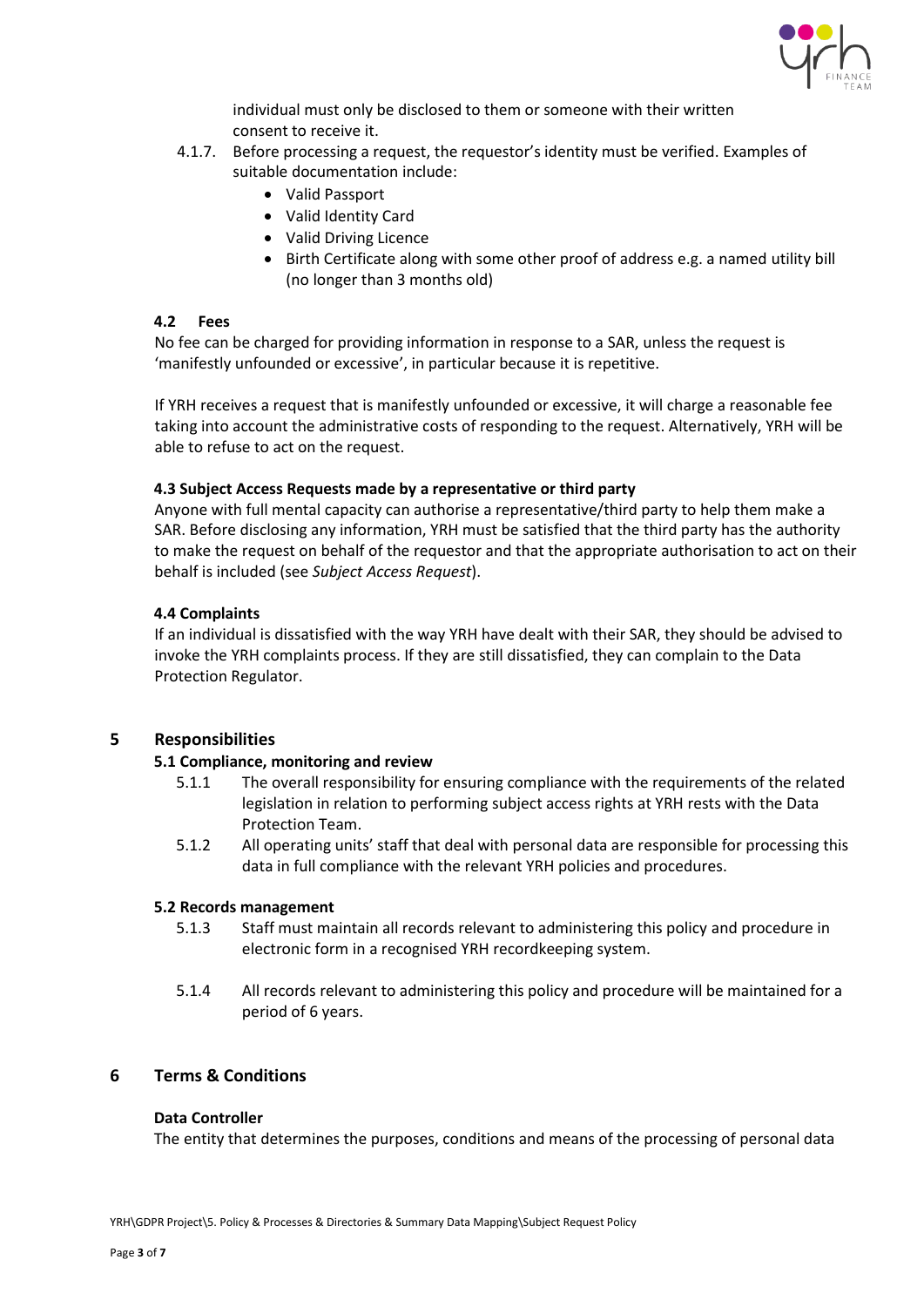

#### **Data Processor**

The entity that processes data on behalf of the Data Controller

#### **Data Protection Authority**

National authorities tasked with the protection of data and privacy as well as monitoring and enforcement of the data protection regulations within the Union

#### **Data Protection Team (DPT)**

An team of experts on data privacy who works independently to ensure that an entity is adhering to the policies and procedures set forth in the GDPR

#### **Data Subject**

A natural person whose personal data is processed by a controller or processor

#### **General Data Protection Regulation (GDPR)**

The General Data Protection Regulation (GDPR) (Regulation (EU) 2016/679) is a regulation by which the European Parliament, the Council of the European Union and the European Commission intend to strengthen and unify data protection for all individuals within the European Union (EU). It also addresses the export of personal data outside the EU.

#### **Personal Data**

Any information related to a natural person or 'Data Subject', that can be used to directly or indirectly identify the person

#### **Privacy Impact Assessment**

A tool used to identify and reduce the privacy risks of entities by analysing the personal data that are processed and the policies in place to protect the data

#### **Processing**

Any operation performed on personal data, whether or not by automated means, including collection, use, recording, etc.

# **Profiling**

Any automated processing of personal data intended to evaluate, analyse, or predict data subject behaviour

#### **Regulation**

A binding legislative act that must be applied in its entirety across the Union

# **SAR**

Subject Access Request

# **Subject Access Right**

Also known as the Right to Access, it entitles the data subject to have access to and information about the personal data that a controller has concerning them

# <span id="page-3-0"></span>**7 Related documents and legislation**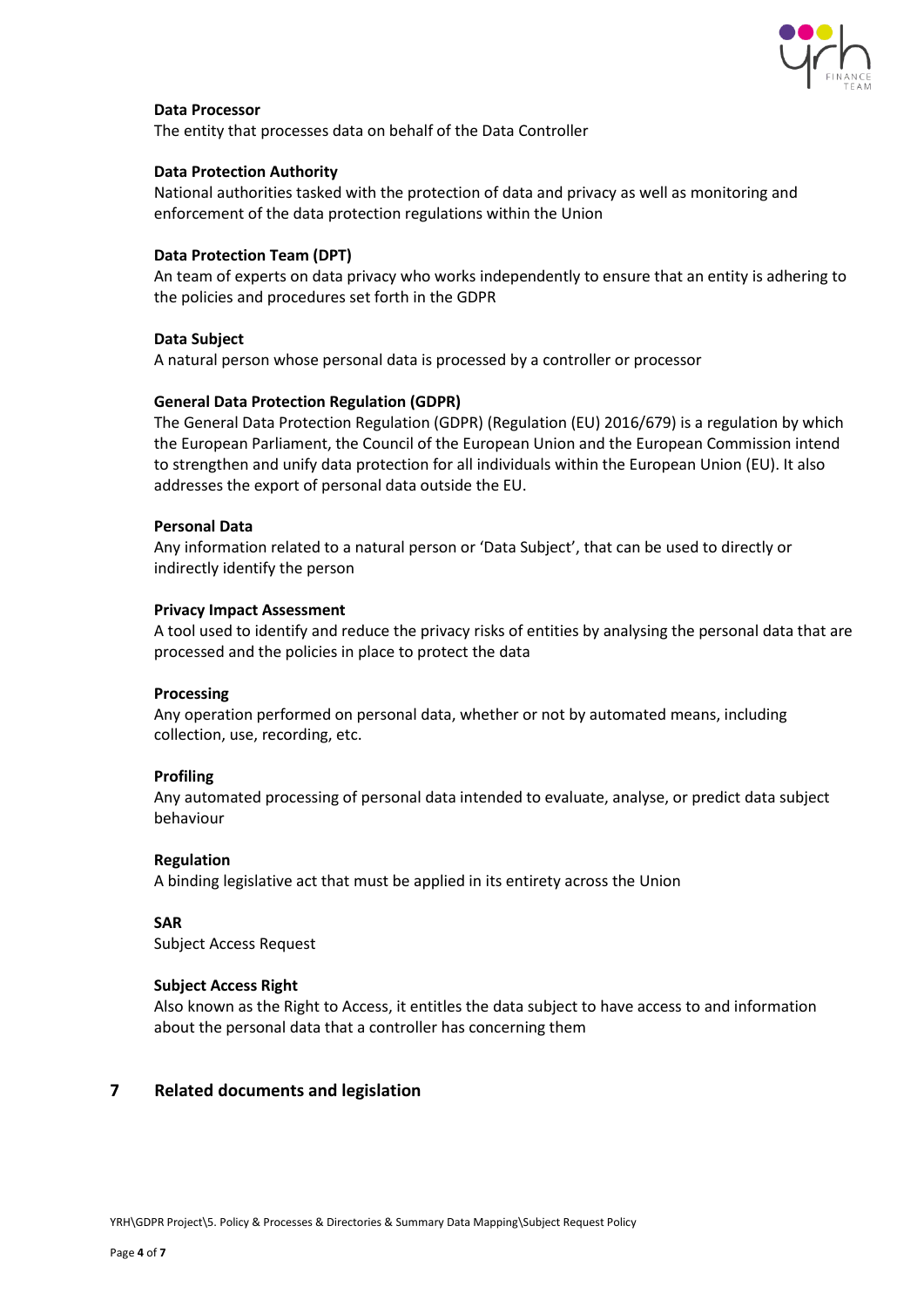

[Regulation \(EU\) 2016/679 of the European Parliament and of the Council of 27 April](http://eur-lex.europa.eu/legal-content/EN/TXT/?uri=CELEX%3A32016R0679)  2016 on the protection of natural persons with regard to the processing of personal data and on the [free movement of such data, and repealing Directive 95/46/EC \(General Data Protection Regulation\)](http://eur-lex.europa.eu/legal-content/EN/TXT/?uri=CELEX%3A32016R0679)

Data Protection Policy

# <span id="page-4-0"></span>**8 Feedback & suggestions**

YRH principals, consultants, agents, contractors and/or employees may provide feedback and suggestions about this document by emailing [data@yourrighthand.co.uk.](mailto:data@yourrighthand.co.uk)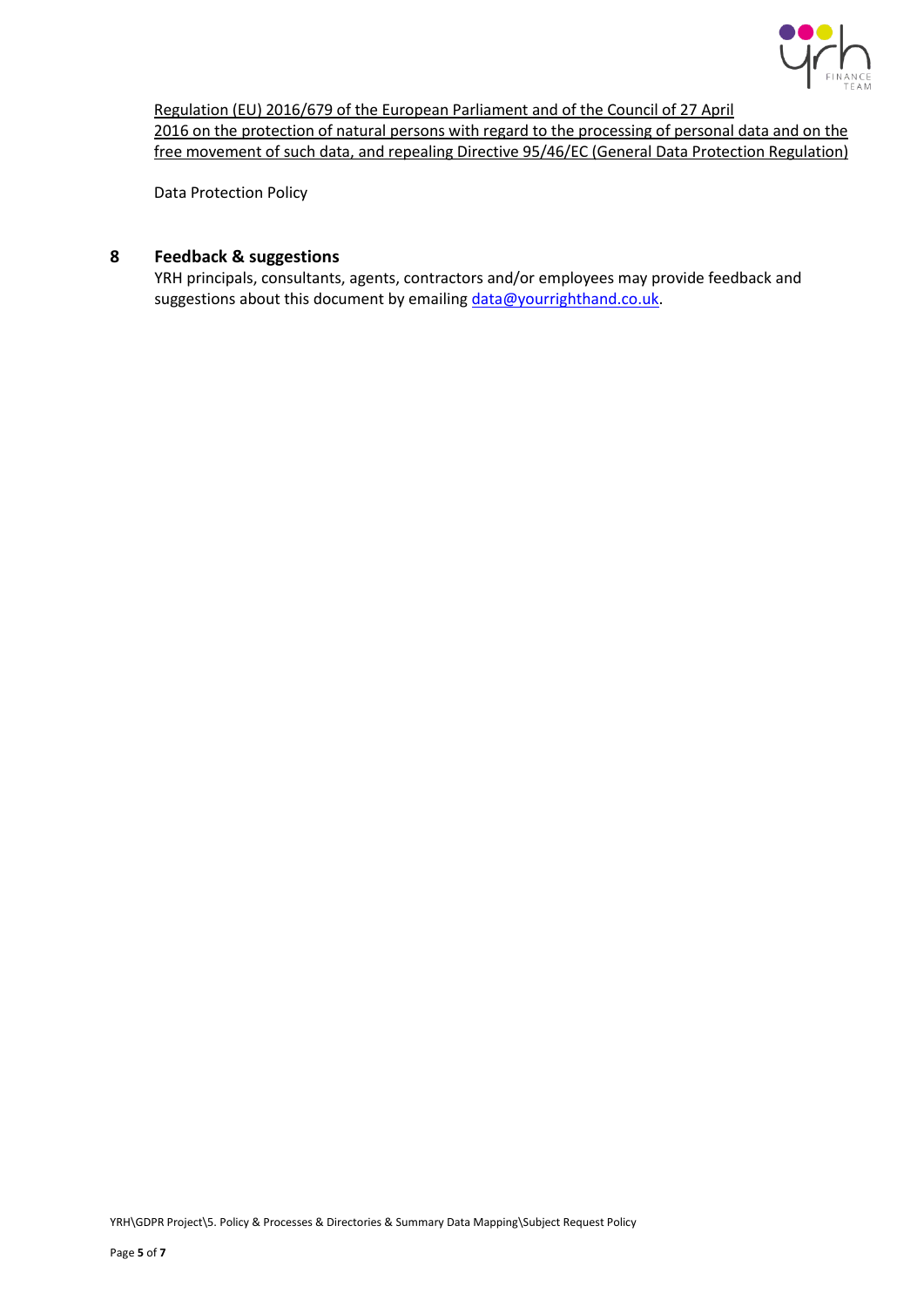

# <span id="page-5-0"></span>**9 Schedule 1**

# **SUBJECT ACCESS REQUEST**

If you want us to supply you with a copy of any personal data we hold about you, please complete this form and send it the address below. You are currently entitled to receive this information under *The Data Protection Act 2018 (DPA 2018) & UK General Data Protection Regulation* ("GDPR"). We will also provide you with information about any processing of your personal data that is being carried out, the retention periods which apply to your personal data, and any rights to rectification, erasure, or restriction of processing that may exist

The information you supply in this form will only be used for the purposes of identifying the personal data you are requesting and responding to your request.

Please send your completed form and proof of identity to: **[data@yourrighthand.co.uk](mailto:data@yourrighthand.co.uk)**

#### Section 1: Details of the person requesting information

| Your full name:      |  |
|----------------------|--|
| Your postal address: |  |
| Your telephone no.:  |  |
| Your email address:  |  |

### Section 2: Are you the data subject?

Please tick the appropriate box.

- ◯ YES: I am the data subject. I enclose proof of my identity (see below). Please proceed to Section 4.
- ľ. subject's identity and my own identity (see below). Please proceed to Section 3.

To ensure we are releasing data to the right person we require you to provide us with proof of your identity and of your address. Please supply us with a photocopy or scanned image (do not send the originals) of one of both of the following:

- 1) **Proof of Identity.** We need one of the following: passport, photo driving license, national identity card, birth certificate.
- 2) **Proof of Address.** We need one of the following: utility bill, bank statement, credit card statement (no more than 3 months old); current driving license; local authority tax bill.

If we are not satisfied you are who you claim to be, we reserve the right to refuse to grant your request.

| Your full name:      |  |
|----------------------|--|
| Your postal address: |  |
| Your telephone no.:  |  |
| Your email address:  |  |

Section 3: Details of the data subject